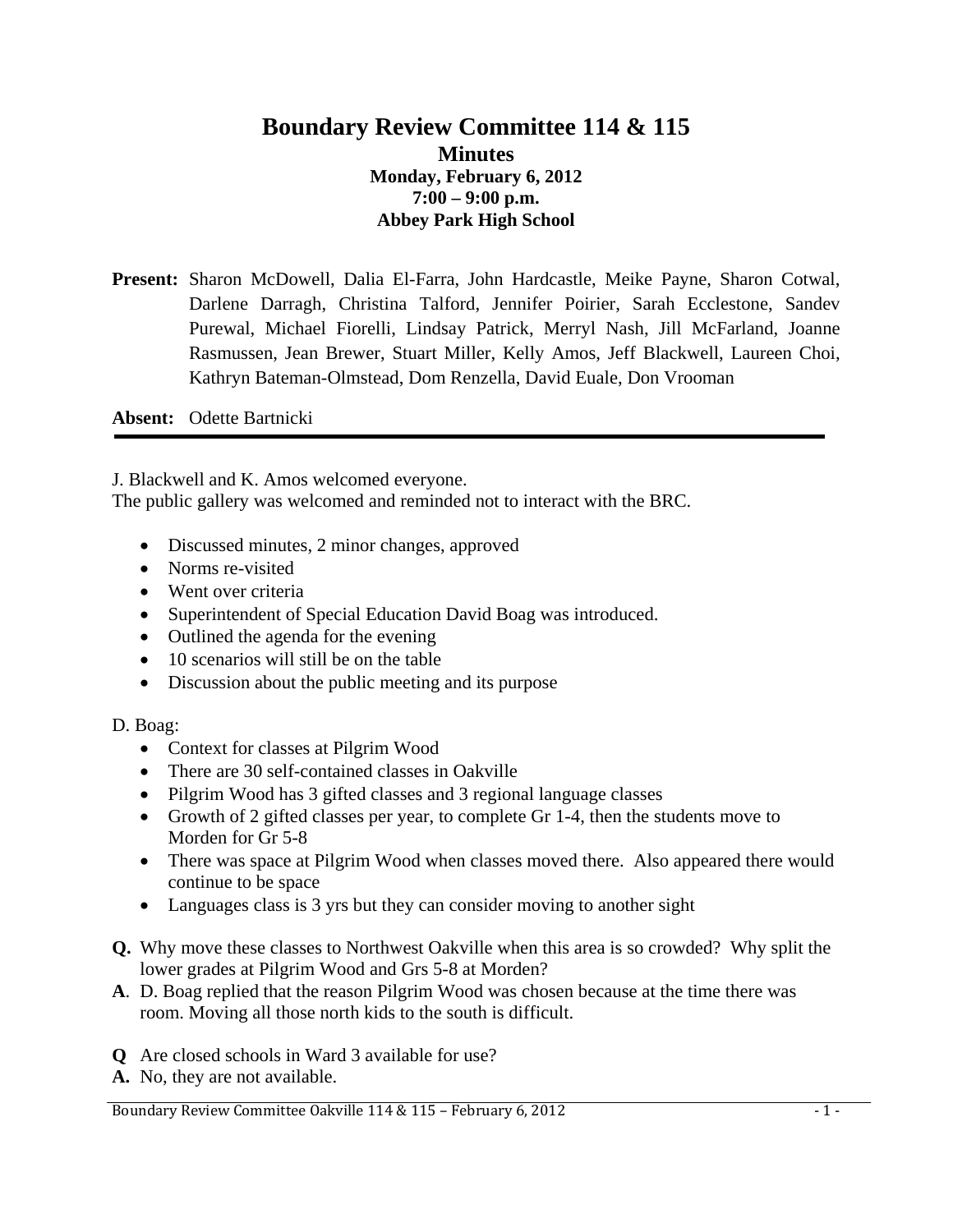- **Q.** Parent asked about scenarios with 2 or 3 Spec. Ed and viability
- **A.** Explanation that 3 is the number of students. D. Boag explained that some children have been identified but not in self-contained classes. ELC is a program.

Explanations of what special classes are in which schools. These kids are bused into the school area. The blue number on scenarios identifies a self-contained class that typically has a max of 8 students.

- CR Wilson junior behaviour class 8 max
- Emily Carr LD self-contained 8 max
- PLC is a 1 yr or 2 yr program, behaviour is longer
- West Oaks LD with max 8

Parents had consensus to leave self-contained classes where they are.

Thank you to D. Boag

J. Blackwell started looking at scenarios without making decisions about moving gifted classes.

**Q.** What number are we looking to OTG or capacity?

**A.** When looking at balanced enrolments, some schools will have portables and some will not.

### **Scenario 12**

**Positives** 

- Immediate Palermo relief
- All kids at community schools
- Community harmony
- Reduced busing
- Immediately relieves pressure on Forest Trail
- Allows each family to decide on program at community school
- Siblings stay together

# Negatives

- Similar to 5
- Low fi viability in some schools south of upper middle
- Emily Carr and. Palermo over utilized
- Short term pressures at West Oak
- Imbalance of English/French

# **Comments**:

- With just a few tweaks, this is the scenario that works for all.
- Too many kids north of Upper Middle Rd. and fewer south
- Explanation how to resource FI when growing program. Viability for a program looks like 2 classes per grade. Some schools will appear to have more viability than others
- How much are we spending on buses in Ward 4?
- None of the scenarios solve all the problems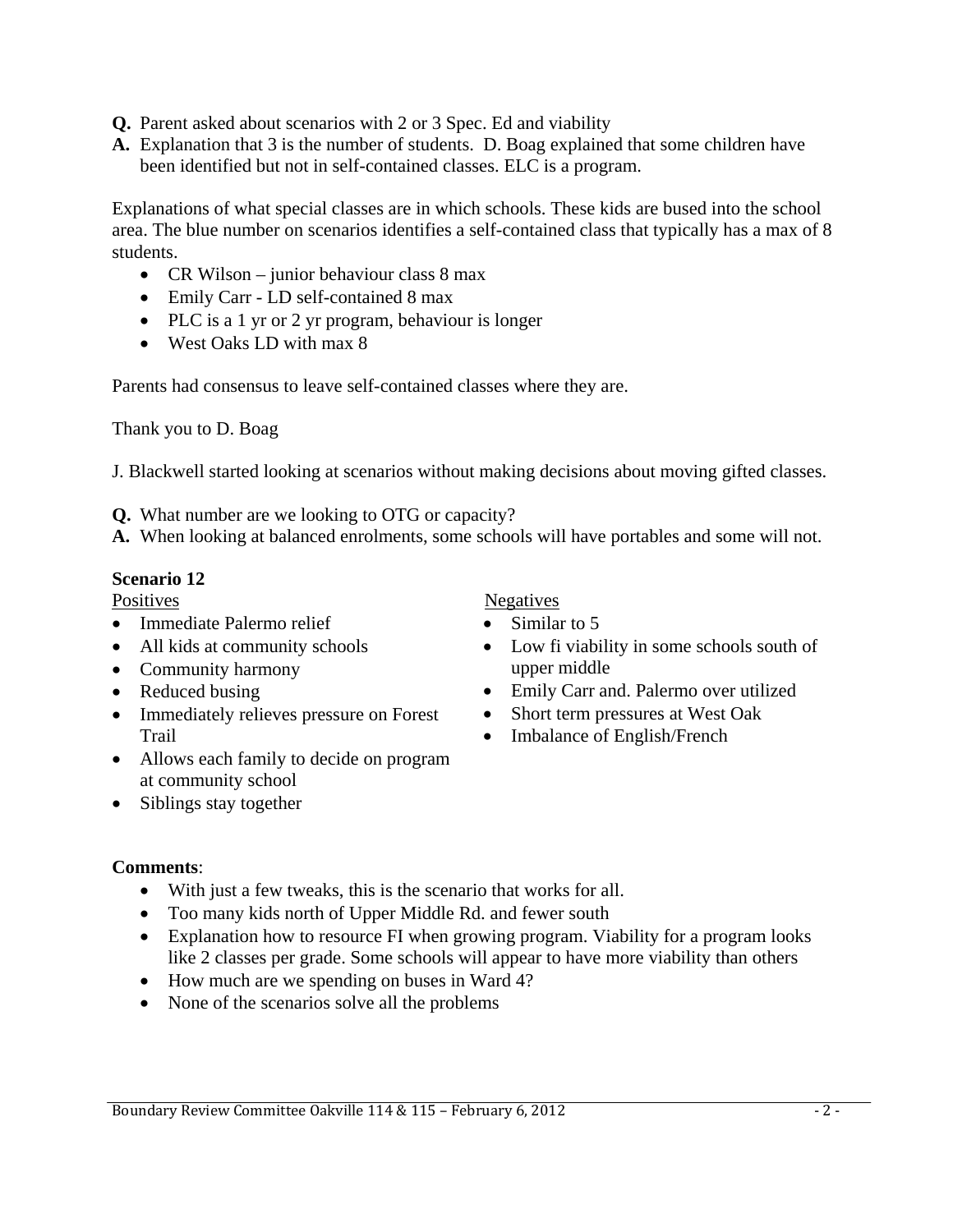### **Scenario 13**

**Positives** 

- Relieves Forest Trail and Palermo
- More than just 1 grade of program
- Over all balanced except Abbey Lane

#### Challenges

- A lot of displacement
- Forest Trail still remains single track
- Community does not have school
- Abbey Lane under utilized
- Palermo does not have long term relief
- West Oak on steady decline and Palermo is imbalanced

### **Comment:**

• What is the walk-to number for Forest Trail?

Two new scenarios handed out and planning working on another. Possibly more scenarios to be emailed to members by Wednesday.

### **Scenario 14**

**Positives** 

- Overall better utilization
- Immediate relief for Forest trail
- Gr. 1-3 program growth

Challenges

- Heritage Glen is over capacity and needs more portables than it can have
- Same with Palermo
- Forest Trail still no community school

### **Scenario 15**

**Positives** 

- 5 dual tracks, better viability of program
- Neighbourhood schools
- Balance portable use
- Relief at Palermo

# Challenges

- Palermo
- Sending students out of pal to 3 different schools –
- No English viability at Forest Trail
- No FI viability at Pilgrim Wood
- Imbalance between English and FI at Forest Trail
- Economic feasibility of 5 dual track

K. Amos brought group around for discussion. Would like to come to consensus on which scenarios go forward with tweaks for growing program one grade at a time or growing by primary division and/or junior division.

**Q.** Can you actually place these numbers of portables on sites?

**A**. Yes it is possible. Not probable and not necessarily good for kids.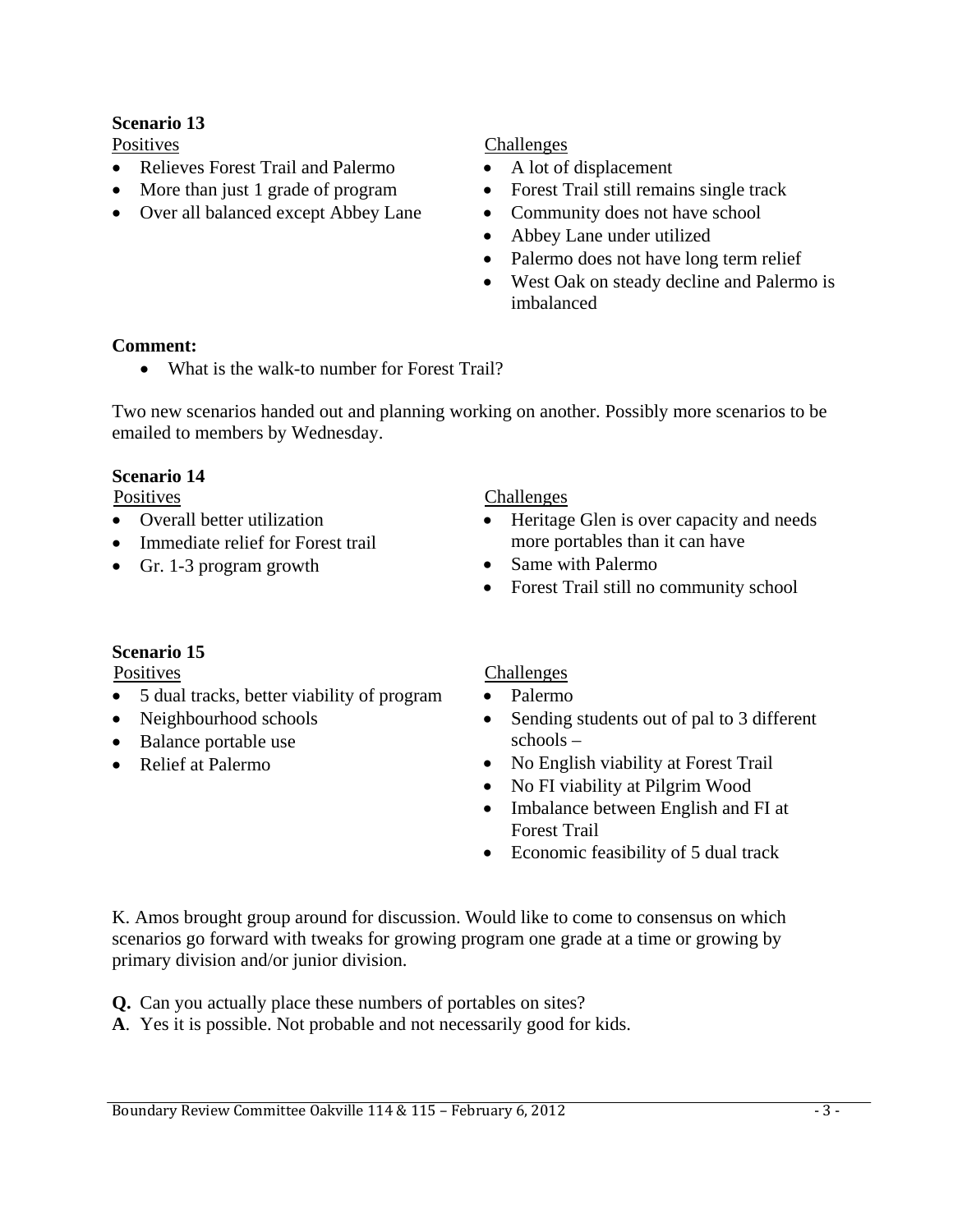Last week's homework was to rate viability. Look at scenarios and find which ones can be grouped together and then which one is more viable.

### **Scenarios 3 & 9**

- Positives and challenges of each reviewed
- Scenario 9 had more positives
- Only difference is growing by 1 grade per year versus starting with the primary department.
- More robust program by bringing more kids in at one time
- Down side moving more kids.
- Better to grow in bigger bundles to see relief sooner, minimum Grades 1-3 or possibly Grades 1-5
- Imagine you have registered your child for single track FI and then get moved to a dual track
- Consensus wants to grow by grades 1-3
- Parent concerned about Abbey Lane with large disruption all at once. Size of school is big consideration
- **Consensus that scenario 3 is eliminated and 9 kept**

### **Scenarios 6 – 7**

- Read all positives and challenges.
- Differences is migration out of Forest Trail
- Both have Palermo at 17 portables
- **Consensus to eliminate both scenarios**

### **Scenarios 10 & 11**

- Positives and Challenges reviewed
- Neither are viable because as with 9 all schools stay community, both scenarios bused kids out to different schools
- Balancing large numbers and the busing issues
- Trade off is to move more kids
- How can ideas be on positive list for some scenarios and as a negative on other scenarios?

# **Q.** What do we want to see in Ward 4?

- **A.** LTAP said we needed to look at boundaries given size of some schools. This is the mandate.
	- Do we do this slowly or quickly to manage this.
	- Is that not why we need to do it right this time so that we are not back in a few years.

### (*back to discussion of scenarios 10 & 11*)

• There is going to be busing because some schools do not have accommodation at community school.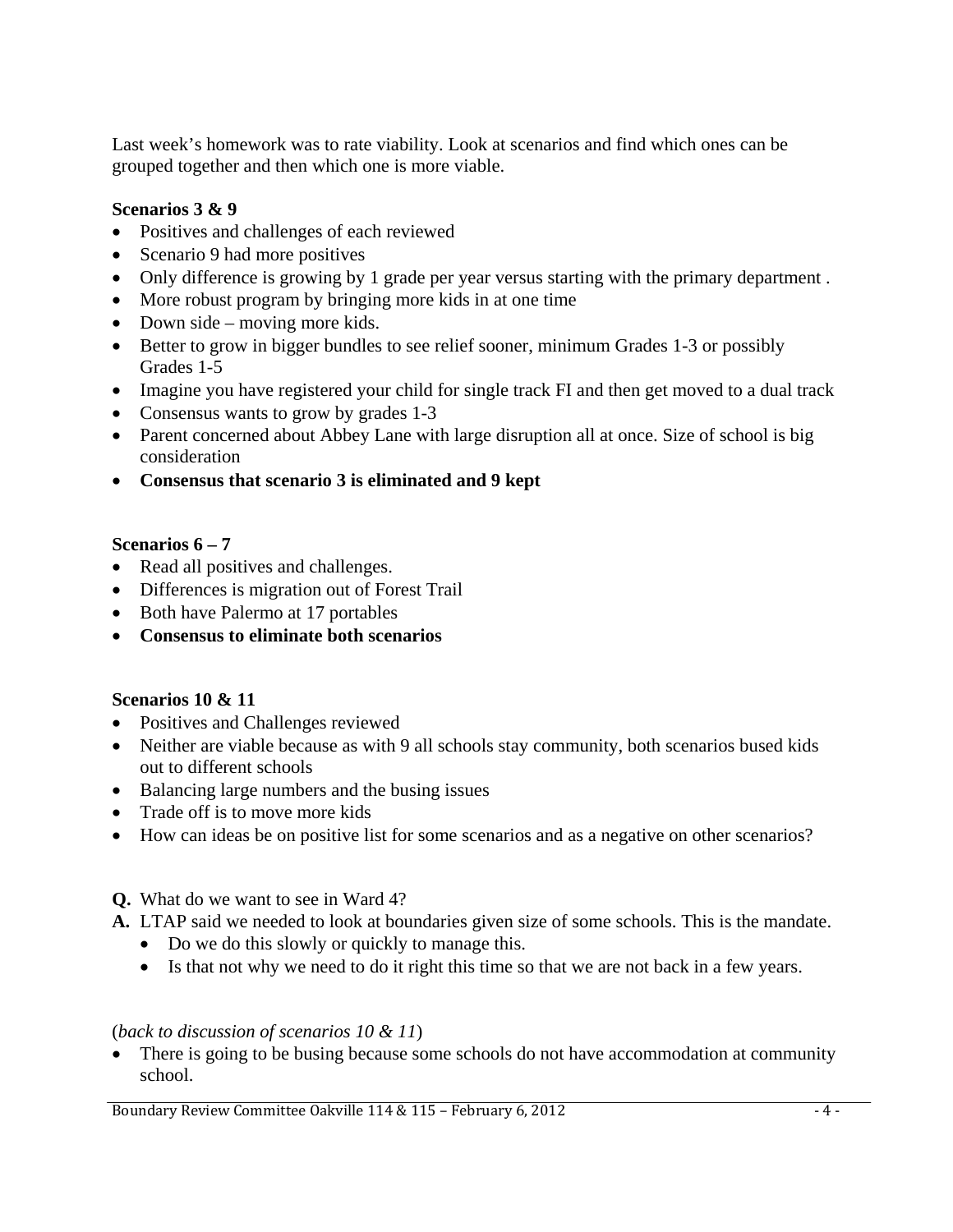- A parent suggested a new scenario that is similar to number 12. Planning staff is working on this suggestion.
- Doesn't work because Palermo children do not all go to neighbourhood school.
- Heritage Glen does not have good FI numbers
- Do we give the schools relief or respect the natural boundaries?
- **Consensus 10 stays with concerns**

### **Scenario12**

- Positives and challenges reviewed,
- Emily Carr cannot have that many portables,
- Program viability at Abbey Lane and Heritage Glen
- Doesn't relieve Palermo
- This scenario will cause the most pain at beginning. In 10 yrs. time each school will have a program of choice for their child
- There will be transportation cost relief
- Not balanced
- **Concensus to eliminate 12**

### **Scenario 13**

- Workable for Palermo
- No grandfathering problem
- Kids back to Emily Carr
- Abbey Lane under-utilized and Pilgrim Wood has special classes
- **Consensus to keep**

### **Scenario 14**

- Why pull and not tweak, change boundary a bit
- Not moving as many kids
- Near term effect on Palermo
- **Consensus to eliminate**

### **Scenario 15**

- Pilgrim Wood not viable
- Palermo not walk to / or community school
- **Consensus to keep**

We have gone full circle with these scenarios now and are left with Scenarios 9, 10, 13, 15. One member feels strongly that if scenario 15 is being left with the possibility of some tweaks, then she wants scenario 12 kept as well. Agreement that scenario 12 could stay for discussion on Thursday night.